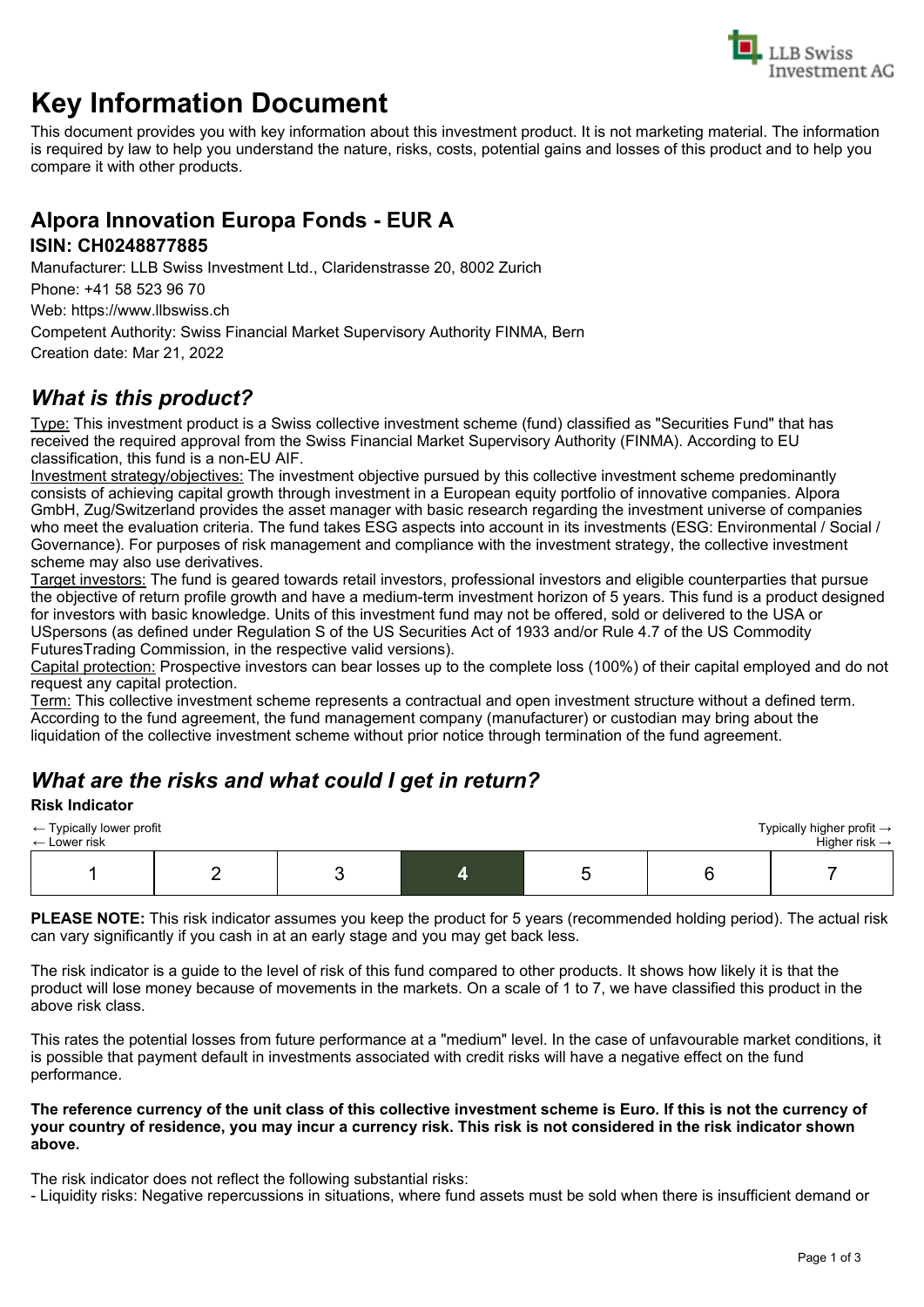

demand exists only at significantly lower prices.

- Operational risks: Erroneous processes, technical errors or catastrophes can lead to losses.

- Risks related to the application of financial techniques: The fund may use financial techniques, such as derivatives, in order to increase the earnings opportunities of the fund. These increased opportunities involve increased risks of losses.

- Currency risks: The risk of loss araising from exchange-rate fluctuations or due to exchange control regulations.

The collective investment scheme is not hedged against market or credit risks.

### *Performance Scenarios*

| <b>Investment: EUR 10.000,00</b><br><b>Scenarios</b> |                     | 1 year        | 3 years       | 5 years (RHP) |
|------------------------------------------------------|---------------------|---------------|---------------|---------------|
| Unfavourable                                         | Amount payed out    | EUR 9.104,27  | EUR 10.014,23 | EUR 11.589,43 |
|                                                      | avg. yield per year | -8.96%        | 0.05%         | 2.99%         |
| Moderate                                             | Amount payed out    | EUR 11.398,43 | EUR 14.755,92 | EUR 19.102,36 |
|                                                      | avg. yield per year | 13.98%        | 13.85%        | 13.82%        |
| Favourable                                           | Amount payed out    | EUR 14.186,28 | EUR 21.614,13 | EUR 31.299,33 |
|                                                      | avg. yield per year | 41.86%        | 29.29%        | 25,63%        |
| <b>Stress</b>                                        | Amount payed out    | EUR 2.235,23  | EUR 4.987,53  | EUR 3.970,25  |
|                                                      | avg. yield per year | -77.65%       | $-20.70\%$    | -16.87%       |

This table shows the amount you could get back over the next 5 years (recommended holding period - RHP) under different scenarios, assuming that you invest 10,000 in the fund currency. The scenarios shown illustrate how your investment could perform. You can compare them with the scenarios of other products. The scenarios presented are an estimate of future performance based on evidence from the past on how the value of this investment varies, and are not an exact indicator. What you get will vary depending on how the market performs and how long you keep the investment. **The scenarios shown are only an indication of some of the possible outcomes based on recent returns. Actual returns could be lower.** The stress scenario shows what you might get back in extreme market circumstances, and it does not take into account the situation where we are not able to pay you.

The figures shown include all the costs of the fund itself, but may not include all the costs that you pay to your advisor or distributor. The figures do not take into account your personal tax situation, which may also affect how much you get back.

### *What happens if LLB Swiss Investment Ltd. is unable to pay out?*

Investments in the collective investment scheme are held separately from the assets of the fund management company LLB Swiss Investment Ltd. and by the respective custodian. In the case of the insolvency of LLB Swiss Investment Ltd., you will therefore not lose your investments.

#### *What are the costs?*

#### **Costs over time**

The Reduction in Yield (RIY) shows what impact the total costs you pay will have on the investment return you might get. The total costs take into account one-off, ongoing and incidental costs. The amounts shown here are the cumulative costs of the fund itself, for three different holding periods. They include potential early exit penalties. The figures assume you invest 10'000 in the fund class currency. The figures are estimates and may change in the future.

The person selling you or advising you about this fund may charge you other costs. If so, this person will provide you with information about these costs, and show you the impact that all costs will have on your investment over time.

| Investment: EUR 10.000,00<br><b>Scenarios</b> | 1 year     | 3 years.   | 5 years (RHP) |
|-----------------------------------------------|------------|------------|---------------|
| Total costs                                   | EUR 158.57 | EUR 624,43 | EUR 1.366,18  |
| Reduction in yield (RIY) per year             | 1,39%      | 1.39%      | 1,39%         |

#### **Composition of costs**

The table below shows: a) the impact each year of the different type of costs on the investment return you might get at the end of the recommended holding period; b) the meaning of the different cost categories.